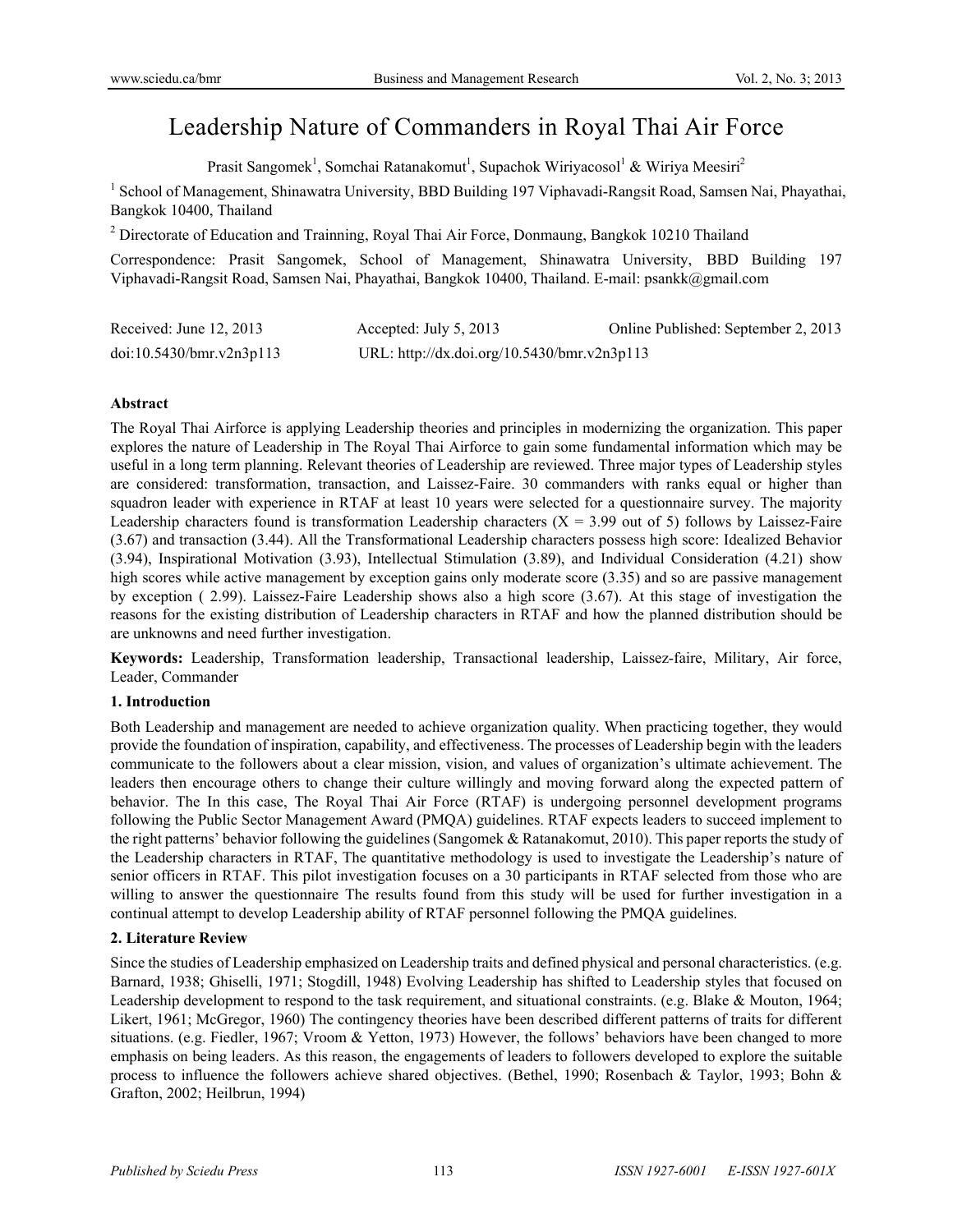The Leadership theories have been changed to the interactive process between leaders and followers. Transformational leader is defined the leaders must motivate followers to action by influencing the followers to trust, admire and respect to their leaders. Transactional leader's definition is leader who reinforces followers to succeed their goal immediately or delayed in term of rewards or resources. Moreover, Laissez- Faire is leader who avoids the responsibilities, fails to support their followers and resists their important issues. (Burns, 1978; Bass, 1985; Bass & Avolio, 1990; Avolio et al. 1991; Pounder, 2001; Kim & Shim, 2003) Differences between Bass' and Burns' Leadership ideas are shown in the following table.

Table 1. Comparison of Bass and Burns' Leadership Concepts

| Burns                                                                                                                                                                                                                             | <b>Bass</b>                                                                                                                                                                                                                                                                                                                                  |
|-----------------------------------------------------------------------------------------------------------------------------------------------------------------------------------------------------------------------------------|----------------------------------------------------------------------------------------------------------------------------------------------------------------------------------------------------------------------------------------------------------------------------------------------------------------------------------------------|
| <b>Transactional Leadership</b>                                                                                                                                                                                                   | <b>Transactional Leadership</b>                                                                                                                                                                                                                                                                                                              |
| Approaches followers with an eye to exchanging<br>one thing for another.                                                                                                                                                          | Pursues a cost benefit, economic exchange to met<br>subordinates current material and psychic needs in<br>return for "contracted" services rendered by the<br>subordinate."                                                                                                                                                                  |
| <b>Transformational Leadership</b>                                                                                                                                                                                                | <b>Transformational Leadership</b>                                                                                                                                                                                                                                                                                                           |
| "recognizes and exploits an existing need or<br>demand of a potential follower(and) looks for<br>potential motives in followers, seeks to satisfy<br>higher needs, and engages the full person of the<br>follower" (Burns, 1978). | The leader who recognizes the Transactional<br>needs in potential followers "but tends to go<br>further, seeking to arouse and satisfy higher<br>needs, to engage the full person of the follower<br>to a higher level of need according to Maslow's<br>hierarchy of needs" (Bass, 1985).<br>Also use their authority and power to radically |
|                                                                                                                                                                                                                                   | reshape through coercive means the social and<br>physical environment, thus destroying the old way<br>of life and making way for a new one.                                                                                                                                                                                                  |

Source: Leadership Models: From Weber to Burns to Bass, United Nation (Public Administration Network).

Transformational Leadership and Transactional Leadership are described Leadership behavior on seven dimensions: four Transformational ones, two Transactional ones and Laissez-Faire, or the absence of true Leadership. The seven dimensions were: (1) Laissez-Faire; (2) Management-by-exception; (3) Contingent reward; (4) Individualized consideration; (5) Intellectual stimulation; (6) Inspirational motivation; and (7) Idealized influence, of which item (2) to (3) belong to Transactional Leadership and item (4) to (7) belong to Transformational Leadership.

The Laissez-Faire leader allows followers to do as they please and abdicates responsibility towards them. He or she refrains from intervening, avoids taking a stand on issues, and is often absent, disorganized and indifferent. Laissez-Faire Leadership really refers to an absence of Leadership, and typical follower reactions include conflict over responsibilities and attempts to usurp the role of leader.

Transactional Leadership involves role clarification, the initiation of structure, attempts to meet the social needs of subordinates, and the distribution of rewards and punishment according to performance. It relies on management-by-exception (MBE) and/or contingent reward where only some exceptionally important management issues are considered while the rest are ignored. Leaders who exclusively practice MBE take action only when there is evidence of something not going according to plan. There are two types of MBE : active and passive. Active MBE describes a leader who actively searches for variances from expectations, and takes action when irregularities are identified. The passive form of MBE describes a tendency to intervene, often reluctantly, only when specific problems become apparent, or are drawn to the attention of the leaders. Leaders who follow MBE tend to avoid initiating change and risk taking, preferring instead to maintain the status quo. Contingent reward is an exchange process where the leaders and followers agree roles and responsibilities for reaching designated goals. Leaders provide rewards, for example in the form of praise, pay increases, bonuses and promotion when followers perform adequately. Contingent reward Leadership can be quite effective, for it is associated with both improved performance and the satisfaction of followers (e.g. Keller, 1995).

Transformational Leadership, when successfully applied, arouses a heightened awareness of the key issues for the organization. It develops followers concern with achievement, growth and development, stimulates interest among colleagues and followers to view their work from new perspectives. Transformational Leadership generates awareness of the mission or vision of the organization, develops colleagues and followers to higher levels of ability and potential, and motivates others to transcend self-interest so as to benefit the organization as a whole (Bass and Avolio, 1994).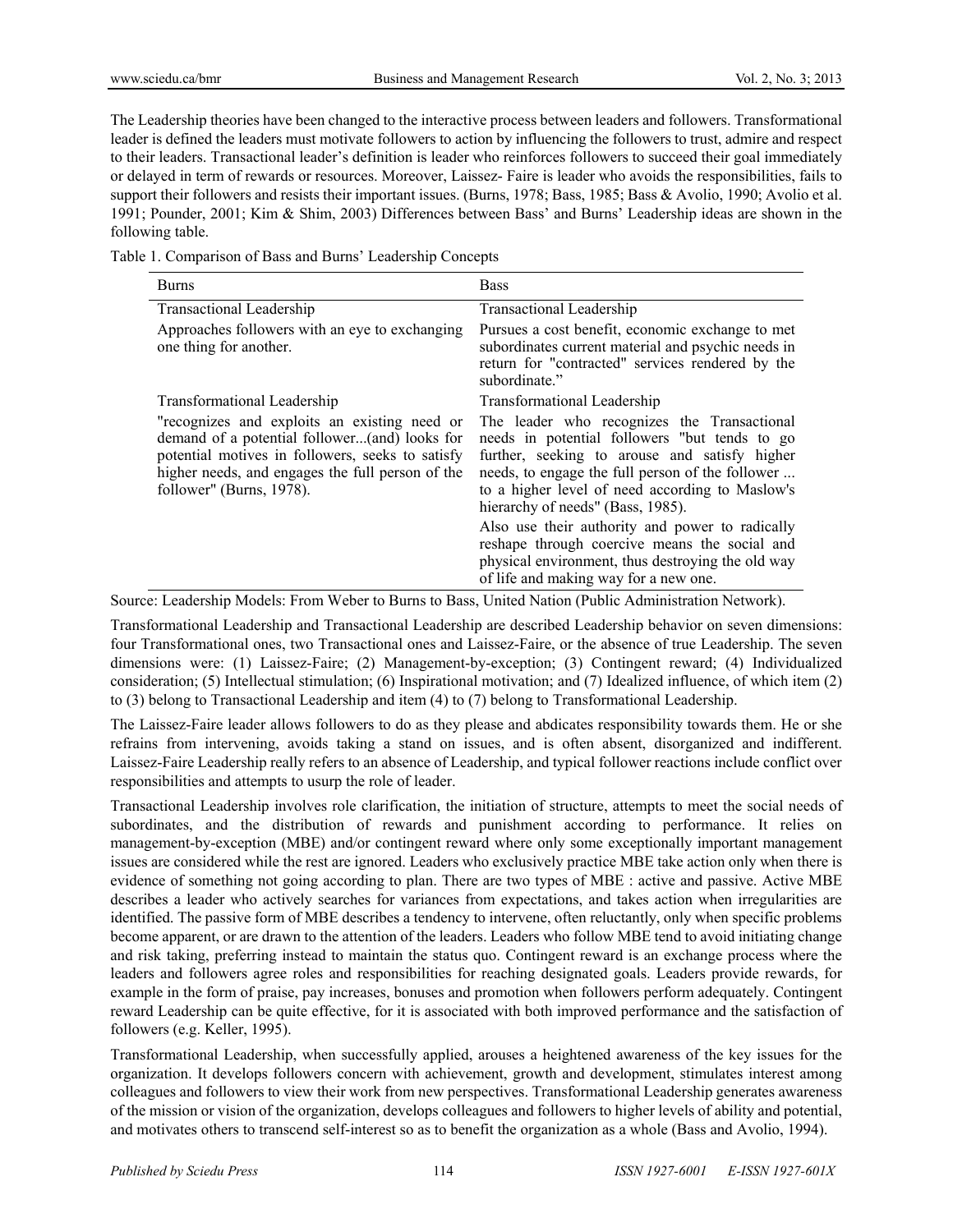According to the above review, the researchers found that Transactional Leadership and Transformational Leadership were appropriate for organizations that focus on change and innovation which was the essential characteristic of the balanced scorecard (Senge, 1990). With this reason, researcher adopted Bass and Avoli (1990)'s Leadership theory in this study. Thus, the dimensions of Leadership considered were those of Transformational, Transactional, and Laissez-Faire. Within each dimension there were some selected Leadership characters to be measured as follows :

## **Transformational Leadership:**

- 1. Individualized Consideration.
- 2. Intellectual Stimulation.
- 3. Inspirational Motivation.
- 4. Idealized Influence.

#### **Transactional Leadership:**

- 5. Management-by-exception.
- 6. Contingent Reward.

## **Laissez-Faire Leadership**

7. Laissez-Faire.

#### **3. Method**

This study was conducted in RTAF, Thailand. The participants of this study were from six directorates within RTAF: Royal Thai Air Forces Headquarters, Commander Force, Flight Operation Force, Logistic Force, Education and Training Force, and Special Force. The data were collected from officers who are higher ranks than Squadron Leader (O4) who had working experience more than ten years and had sufficient knowledge about Leadership style practiced in the organizations.

Flexible survey questions which related to three issues: Transformational Leadership, Transactional Leadership and Laissez-Faire Leadership were designed and used in a questionnaire survey.

#### *3.1 Limitations*

The study is a pilot attempt that may indicate the existing condition in RTAF. Only some fundamental information are shown and discussed. It is necessary that some future work is necessary for deeper and more detail investigation.

#### *3.2 Participants*

Non-probability sampling procedure was adapted by the judgment sample which the researchers actively select the most productive samples to answer the research questionnaires. The participants were selected from 30 senior officers: those with higher ranks than Squadron Leader (O4) with experience more than 10 years in the air force.

Table 2. The Commissioned Rank Structure within the Royal Thai Air Force, Thailand

| <b>Full Rank</b>         | <b>Abbreviation Rank</b> | <b>Rank Level</b> |
|--------------------------|--------------------------|-------------------|
| Air Chief Marshal        | Air Chf. Mshl.           | O <sub>9</sub>    |
| Air Marshal              | Air Mshl.                | O <sub>8</sub>    |
| Air Vice-Marshal         | AVM                      | O <sub>7</sub>    |
| Group Captain            | Gp.Capt.                 | O <sub>6</sub>    |
| Wing Commander           | Wg.Cdr.                  | O <sub>5</sub>    |
| Squadron Leader          | Sqn.Ldr.                 | O <sub>4</sub>    |
| <b>Flight Lieutenant</b> | Flt.Lt                   | O <sub>3</sub>    |
| Flying Officer           | Fg.Off.                  | O <sub>2</sub>    |
| Pilot Officer            | Plt.Off.                 | O <sub>1</sub>    |

# *3.3 Procedure*

The sampling design for the quantitative study started with an identification of samplings which are the senior officers in RTAF who are in active service. Questionnaires were sent to the sampled persons. The official letters and guidelines of required information were enclosed together in order to make understanding about the survey objectives and information which will be collected and recorded by the researcher.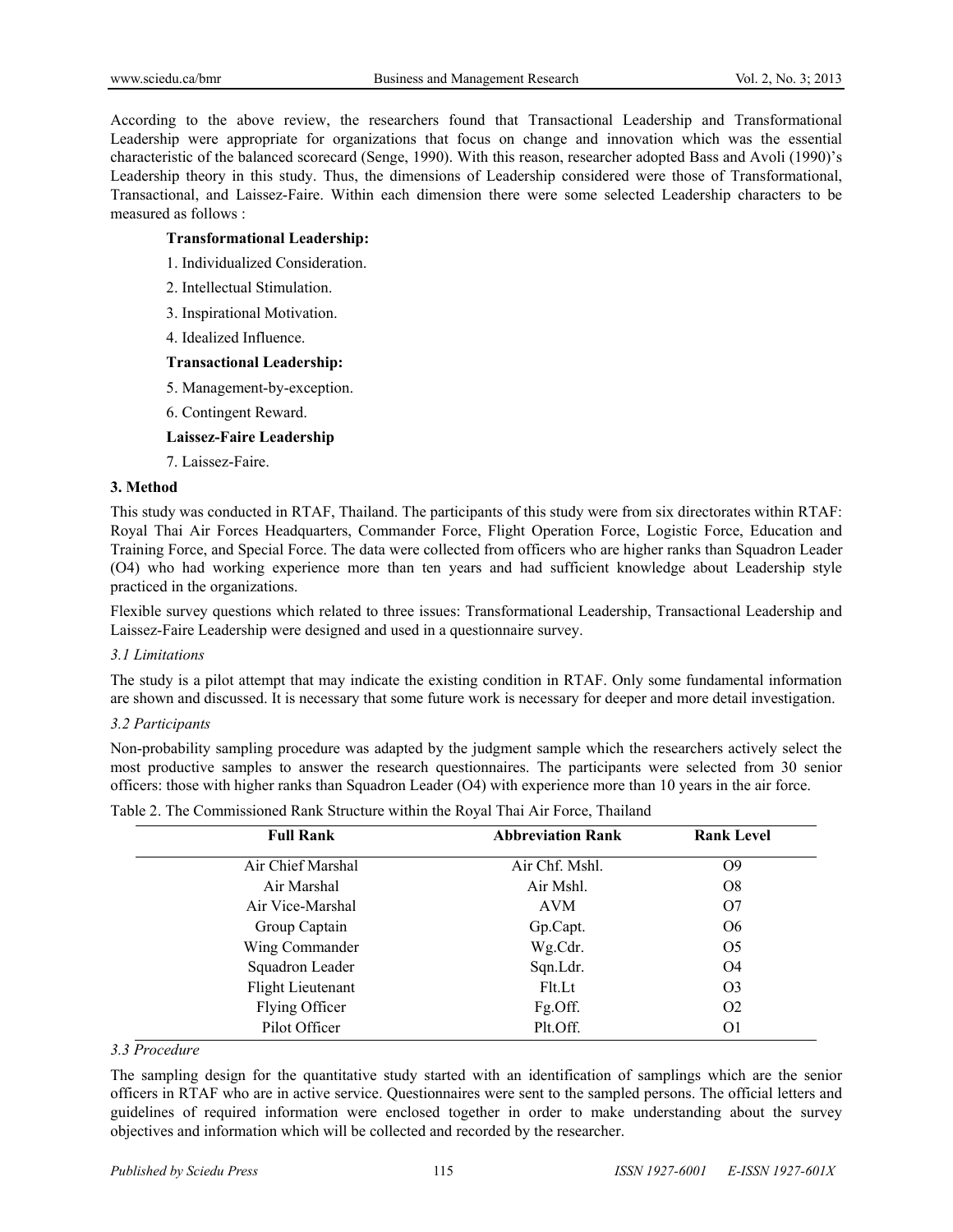# *3.4 Instrumentation*

In this study, Leadership character indicators are defined for Transformational, Transactional and Laissez-Faire Leadership style. Transformational Leadership include: (1) Individualized Consideration, (2) Intellectual Stimulation, (3) Inspirational Motivation, and (4) Idealized Influence. Transactional Leadership includes: (2) Management-by-exception, (3) Contingent Reward. Laissez-Faire Leadership include only one indicator: (1) Laissez-Faire. A five level Likert scale from 1 to 5 representing very low, low, neutral, high, and very high respectively.

# *3.5 Validity Analyses for the Measurement Scales*

In this study, content and face validity was established trough a panel of experts and a field test respectively. The researchers performed the validity check of the instrument by determining its content-related and face-related evidents. Content validity is based on the extent to which a measurement reflects the specific intended domain of content (Carmines & Zeller, 1991, p.20). For content-related check, a selected panel of experts checked the degree to which the instrument measured an intended content area and was basically judgmental of the representativeness of the items on the instrument (Ary, Jacobs & Razavieh, 1996). These experts were chosen based on their familiarity with this research framework, knowledge of research-related theories including the operation of the Leadership style. After done with the content-related check, the researchers performed the face-related check. The purpose of face-related check was to see whether the instrument was suitable for the intended audience The target population was asked to comment on the clarity, wording, thoroughness, ease of use, and appropriateness of the instrument (Ary, Jacobs & Razavieh, 1996).

## **4. Result**

The data of this study are analyzed using descriptive and inferential statistics techniques. Fundamental descriptive statistics value including means, standard deviations, frequencies, and percentages will be calculated. The analytical method is adapted to explore the nature of Leadership of commanders in RTAF.

The mean from the result of Leadership Style will be analyzed to the range as follow.

| $3.67 - 5.00$ | $=$ | High     |
|---------------|-----|----------|
| $2.34 - 3.66$ | $=$ | Moderate |
| $1.00 - 2.33$ | $=$ | Low      |

Table 3. Total quantity and percentage of sample profiles classified by rank ranges

| <b>Rank Level Range</b> | Quantity    | Percentage |
|-------------------------|-------------|------------|
| $O7-O9$                 |             | 16.67      |
| O4-O6                   | າ ເ<br>ر بے | 83.33      |
| Total                   | 30          | 100        |

The rank variable was divided into 2 groups: O7-O9 and O4-O6. Data from the survey indicate that the majorities of respondents were O4-O6 (Squadron Leader to Group Captain), i.e. 25 officers or 83.33 percent.The rank level O7-O9 (Air Vice-Marshal to Air Chief Marshal) is 5 officers or 16.67 percent. Details are shown in Table 3.

#### Table 4. Total quantity and percentage of sample profiles classified by gender

| <b>Description</b> | Quantity | Percentage |
|--------------------|----------|------------|
| Male               | 26       | 86.67      |
| Female             | 4        | 13.33      |
| Total              | 30       | 100        |

The gender variable was divided into 2 groups: male and female. Data from the survey found that 26 officers or 86.67 percent of the questionnaire respondents were male and 13.33 percent or 4 officers were female, as shown in Table 4.

Table 5. Total quantity and percentage of sample profiles classified by education

| <b>Education</b>                    | <b>Quantity</b> | Percentage |
|-------------------------------------|-----------------|------------|
| Equal and More Than Bachelor Degree |                 | 56.67      |
| Less Than Bachelor Degree           |                 | 43.33      |
| Total                               | 30              | 100        |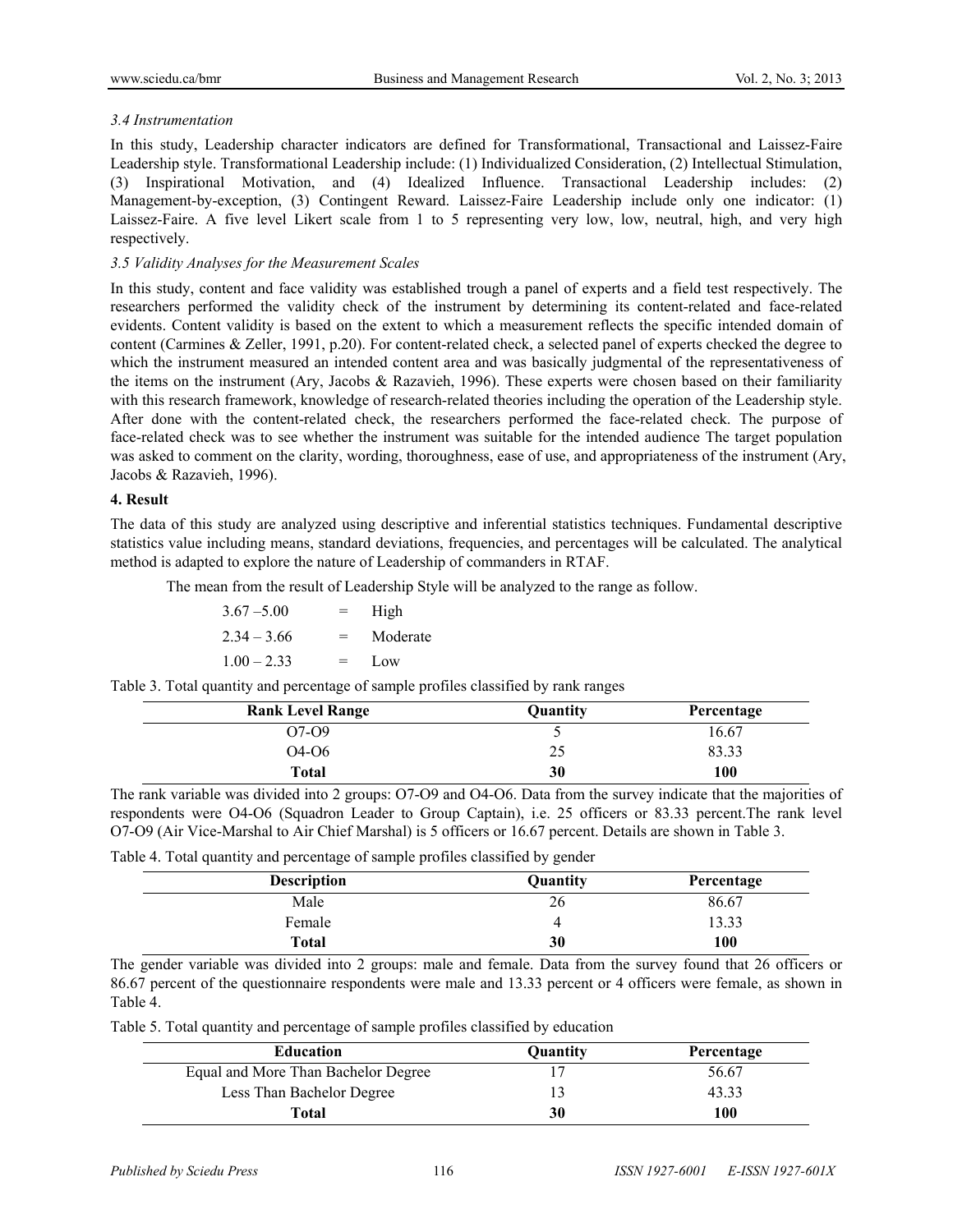Regarding to the education backgrounds, the majorities of respondent, in the amount of 17 or 56.67 percent graduated equal and more than the Bachelor degree, followed by 13 or 43.33 percent graduated under the Bachelor degree, as shown in Table 5.

| Table 6. Total quantity and percentage of sample profiles classified by working period |  |  |  |
|----------------------------------------------------------------------------------------|--|--|--|
|----------------------------------------------------------------------------------------|--|--|--|

| <b>Working Period</b> | Quantity | Percentage |
|-----------------------|----------|------------|
| $15 - 21$ Years       |          | 6.67       |
| $22 - 28$ Years       | Q        | 30.00      |
| More Than 28 Years    | 19       | 63.33      |
| Total                 | 30       | 100        |

The respondents' working experiences were divided into 3 groups ranging from 15-21 years to more than 28 years. After survey, data found that the majorities of the respondents was for 19 or 63.33 percent has been worked in the air force more than 28 years. Following by the group 22 to 28 years is in the amount of 9 or 30 percent and the group of 15-21 years is in the amount of 2 or 6.67 percent respectively, as shown in Table 6.

The following part represented the result in average (X) and standard deviation (S.D.) of the survey which included Leadership style (Transformational Leadership, Transactional Leadership and Laissez-Faire Leadership) of senior officers in RTAF, Thailand, as shown in Table 7. Moreover, the research calculated the range of average (X) into three parts which were:  $1.00 - 2.33$  was low,  $2.34 - 3.66$  was moderate and  $3.67 - 5.00$  was high.

Table 7. Average and standard deviation of the Leadership Style of respondents work in RTAF, Thailand.

| <b>Leadership Style</b>              | X    | S.D. | Range       |
|--------------------------------------|------|------|-------------|
| 1. Transformational Leadership       |      |      |             |
| 1.1 Idealized Behavior               | 3.94 | 0.53 | High        |
| 1.2 Inspirational Motivation         | 3.93 | 0.52 | High        |
| 1.3 Intellectual Stimulation         | 3.89 | 0.47 | High        |
| 1.4 Individual Consideration         | 4.21 | 0.56 | High        |
| Total                                | 3.99 | 0.52 | High        |
| 2. Transactional Leadership          |      |      |             |
| 2.1 Contingent Reward                | 3.97 | 0.66 | High        |
| 2.2 Management-by-Exception: Active  | 3.35 | 0.70 | Moderate    |
| 2.3 Management-by-Exception: Passive | 2.99 | 0.65 | Moderate    |
| <b>Total</b>                         | 3.44 | 0.67 | Moderate    |
| 3. Laissez - Faire                   | 3.67 | 0.58 | High        |
| <b>Total</b>                         | 3.70 | 0.59 | <b>High</b> |

Transformational Leadership style of senior officers in RTAF scores a "high" mean score  $(X = 3.99$  out of 5) implies that the majority of officers in RTAF show the transformation Leadership characters. Among the transformation Leadership characters, the highest mean range in this part was the category of individual consideration (4.21) i.e. concern for individual needs, abilities, and aspirations of others (3.97). The Laissez-Faire Leadership character also has a "high" mean range  $(X = 3.67)$ . The Transactional Leadership characters score a moderate score of 3.67. It appears that leaders in RTAF are dominated by the majority of transformation Leadership characters which reflect the concern for individual need and aspiration. It is rather surprising for the high score of the Laissez-Faire Leadership which reflects either respect for others' freedom or the "don't bother me" attitude. The Transactional Leadership characters of senior officers in RTAF show a moderate mean score  $(X = 3.44)$ . It appears that the Transactional characters are the minority in RTAF. The reasons why the distribution of Leadership characters is dominated by the transformation and the rather high proportion of Laissez-Faire type are not known and need further investigation. The ideal or desired proportion of different type of Leadership is also unknown.

Among the Transformational Leadership characters, the majorities are those who consider helping others to develop their strengths.  $(X = 4.21)$ . In the second place are those who are able to act in ways that build others' respect for them and consider the moral and ethical consequences of decisions.  $(X = 3.94)$ . In the third place are leaders who considers enthusiastically about what needs to be accomplished ensuring that goals will be achieved  $(X = 3.93)$ . The fourth place are leaders who seek differing perspectives when solving problems and suggest new ways of looking at how to complete assignments  $(X = 3.89)$ .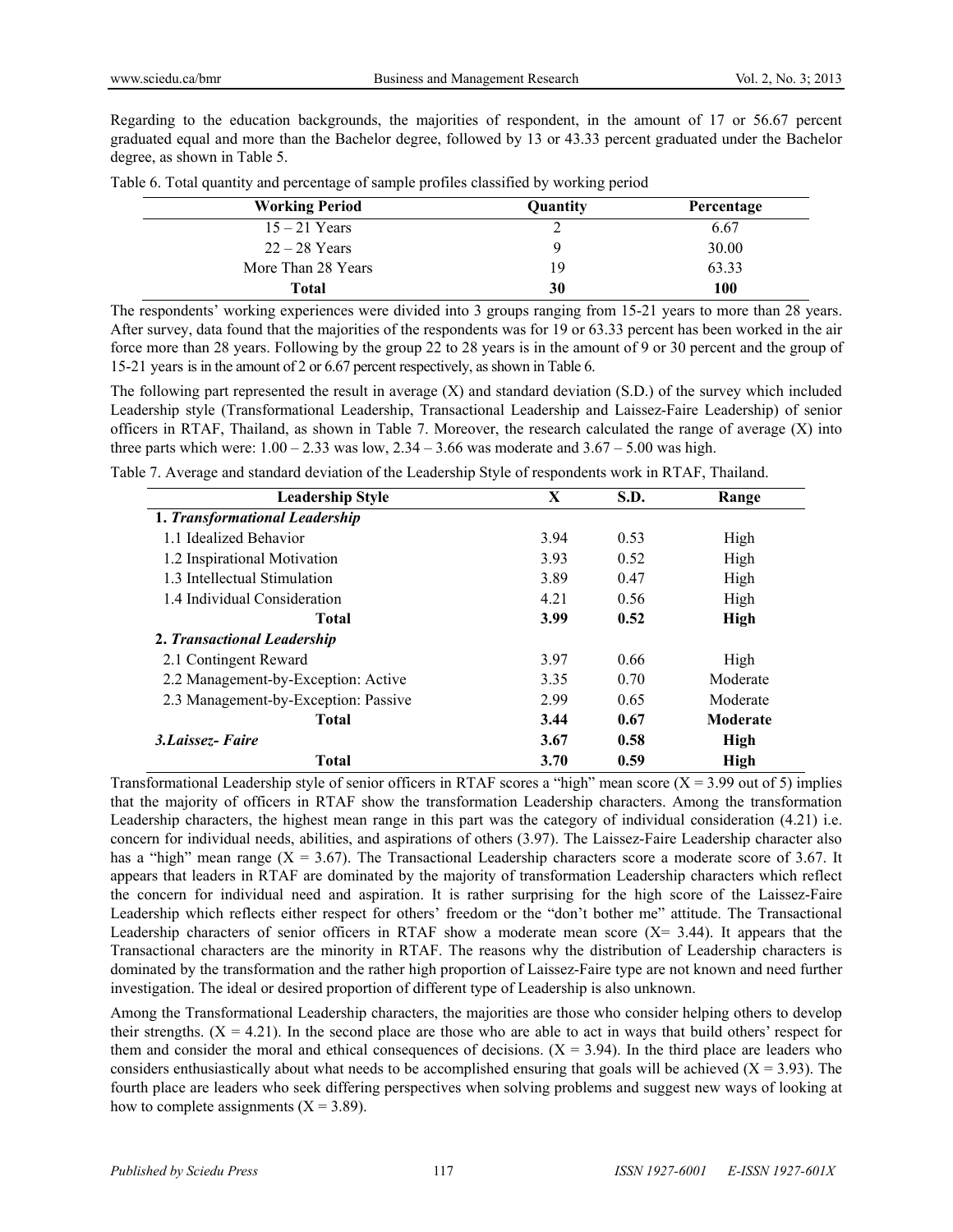Among the Transactional leaders: The majority are leaders who discuss in specific terms that are responsible for achieving performance targets and expect to receive when performance goals are achieved  $(X = 3.97)$ . In the second place are leaders who concentrate full attention on dealing with mistakes, complaints, and failures ( $X = 3.35$ ), In the third place are leaders will wait for things to go wrong before taking action and believer in if it isn't broke, don't fix it  $(X = 2.99)$ .

The existence of Laissez-Faire Leadership in a large proportion (3.67) is rather unexpected and no explanation is available and needs further study.

#### **5. Discussion**

In this study the nature of Leadership in RTAF were investigated. The samples of 30 officers were studied based on three types of Leadership styles: transformation, transaction, and Laissez-Faire. The majority Leadership characters found was transformation Leadership characters  $(X = 3.99$  out of 5) followed by Laissez-Faire (3.67) and transaction (3.44)

All the Transformational Leadership characters possess high score: Idealized Behavior (3.94), Inspirational Motivation (3.93), Intellectual Stimulation (3.89), and Individual Consideration (4.21) show high scores while active MBE gains only moderate score (3.35) and so were passive MBE (2.99). Laissez-Faire Leadership showed a surprising high score (3.67). At this stage of investigation the reasons for the existing distribution of Leadership characters in RTAF and how ideally the distribution should be are unknowns and need further study.

#### **6. Conclusion**

This reason has been supported from many researches finding that there are many academic studies of Leadership, some of which have been conducted in military settings. One of the early studies of Leadership in the military involved all officers of the Royal Thai Air Force who were arranged to be Leadership. Similarly, the relationship between leaders and followers relies on higher levels of motivation and morality.

Within Transformational Leadership construct, the individual consideration was the highest level. It shows that commanders in RTAF display strength in treating each follower individually, coaching and advising them and recognizing followers' achievement. Therefore, these commanders try to find opportunities to work with their followers. Nevertheless, the overall Transformational Leadership level of RTAF officers was high, that have shown that the commanders focus on a relationship to high level of motivation and morality. Moreover, these officers need to transform followers by transforming followers' values and trusts. As the reason that the RTAF officers are trained and educated the Leadership in every course, they learn to enhance communication, team building and Leadership development to be commanders.

However, the result of the high average score in the Transactional Leadership (Contingent Reward) has shown that some officers in RTAF believe the Transactional contingent reinforcement as the core component of effective Leadership behavior in organizations. Exhibiting Transactional Leadership meant that followers agreed with, accepted, or complied with the leader in exchange for praise, rewards, and resources or the avoidance of disciplinary action. Rewards and recognition were provided contingent on followers successfully carrying out their roles and assignments.

## **7. Limitation**

It is clear that this study was somewhat biased in terms of obtaining access to the targeted samples for interviews. All of the targeted samples work in Bangkok, Thailand. The outside area took a quite long time for contacting with the targeted samples and follow up the permission of interviews. However, the data analysis has been highly advised from consultants. Another limitation was relevant to the scope of the study. This study has explored the leadership in Royal Thai Air Force only and focused on only three leadership style. It is assumed that these leadership styles are concerned in most of institute in RTAF and relied on Public Sector Management Awards (PMQA). As a result, the effective leader practices and strategies might be excluded.

## **8. Recommendation**

Further researches are suggested to investigate leadership and PMQA in-depth. The study should be used both the qualitative method to conduct a quantitative study in order to get more accurate facts regarding the relationship of leadership and PMQA practice in RTAF. Moreover, Directorate of Training and Education (DTE) is the top producer of officers for Thai Air Force. This study may provide some useful information for DTE. It seems that further research, planning, and personnel development is still needed in order to achieve the Royal Thai Air Force's vision to be "One of the Best Air Force in ASEAN".